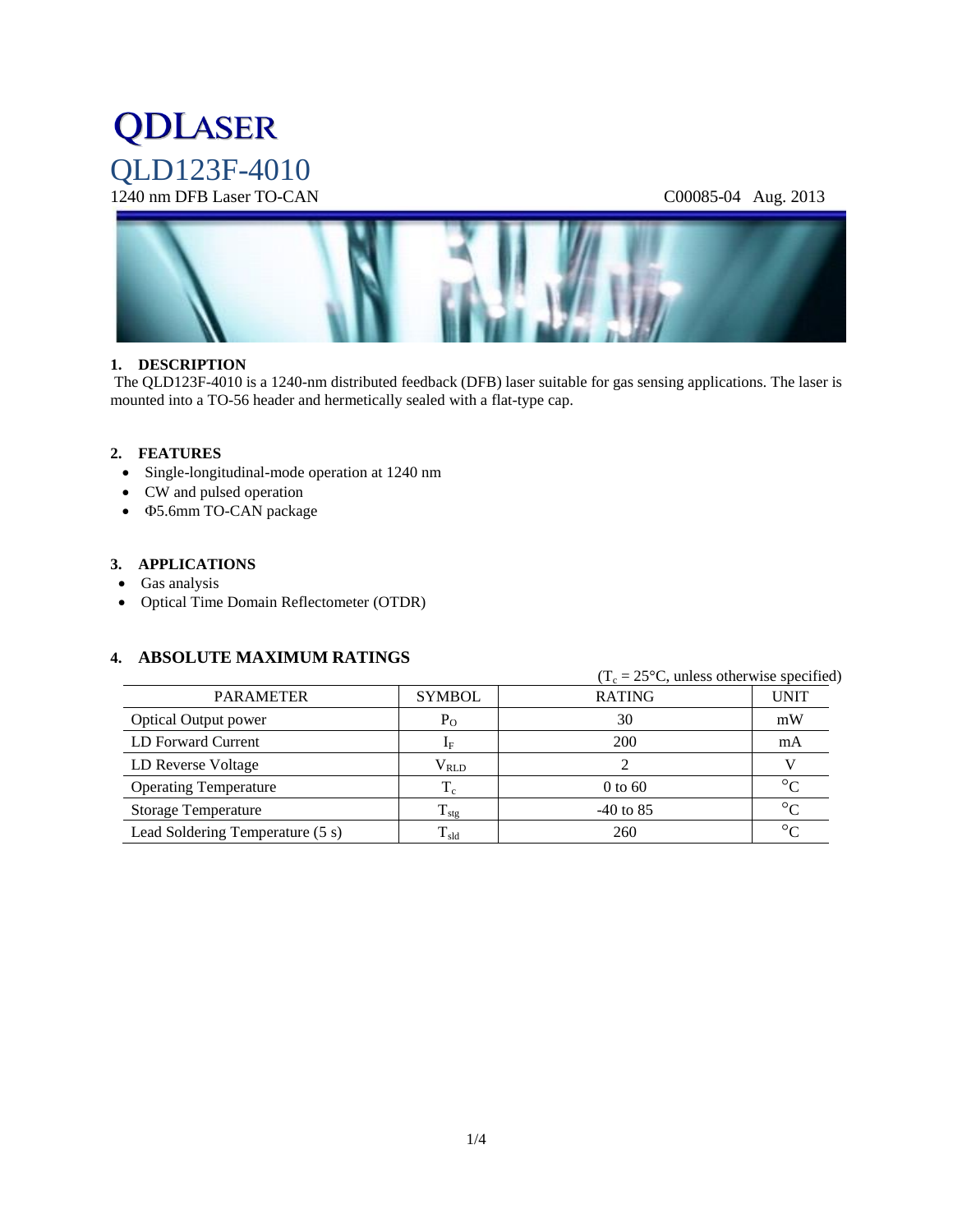#### **5. OPTICAL AND ELECTRICAL CHARACTERISTICS**

| (Pulsed operation*, unless otherwise specified) |                   |                           |                |                          |            |            |             |  |  |
|-------------------------------------------------|-------------------|---------------------------|----------------|--------------------------|------------|------------|-------------|--|--|
| <b>PARAMETER</b>                                | <b>SYMBOL</b>     | <b>TEST CONDITION</b>     | Tc             | <b>MIN</b>               | <b>TYP</b> | <b>MAX</b> | <b>UNIT</b> |  |  |
|                                                 |                   |                           | $0^{\circ}C$   |                          | 4          | 10         |             |  |  |
| <b>Threshold Current</b>                        | $I_{th}$          |                           | $25^{\circ}$ C |                          | 4          | 10         | mA          |  |  |
|                                                 |                   |                           | $60^{\circ}$ C |                          | 7          | 15         |             |  |  |
| <b>Optical Output Power</b>                     | $P_{O}$           | $I_{op} = 150 \text{ mA}$ | $60^{\circ}$ C | 15                       | 17         |            | mW          |  |  |
|                                                 |                   |                           | $0^{\circ}$ C  |                          | 50         | 90         |             |  |  |
| <b>Operating Current</b>                        | $I_{op}$          | $P_0 = 10$ mW             | $25^{\circ}$ C |                          | 50         | 90         | mA          |  |  |
|                                                 |                   |                           | $60^{\circ}$ C |                          | 65         | 100        |             |  |  |
| <b>Operating Voltage</b>                        | $V_{op}$          | $PO = 10$ mW              | $0^{\circ}$ C  | $\overline{\phantom{a}}$ | 1.53       | 1.9        | V           |  |  |
|                                                 |                   |                           | $25^{\circ}$ C |                          | 1.47       | 1.9        |             |  |  |
|                                                 |                   |                           | $60^{\circ}$ C |                          | 1.46       | 1.9        |             |  |  |
|                                                 |                   |                           | $0^{\circ}$ C  | 1234                     | 1237       | 1239       |             |  |  |
| Peak Wavelength                                 | $\lambda_{\rm p}$ | $P_{O} = 10$ mW           | $25^{\circ}C$  | 1237                     | 1239       | 1241       | nm          |  |  |
|                                                 |                   |                           | $60^{\circ}$ C | 1240                     | 1242       | 1245       |             |  |  |
| Side Mode Suppression Ratio                     |                   |                           | $0^{\circ}$ C  | 30                       | 40         |            |             |  |  |
|                                                 | <b>SMSR</b>       | $PO = 10$ mW              | $25^{\circ}$ C | 30                       | 40         |            | dB          |  |  |
|                                                 |                   |                           | $60^{\circ}$ C | 30                       | 40         |            |             |  |  |

\* Pulse width =  $10 \mu s$ , Duty =  $1\%$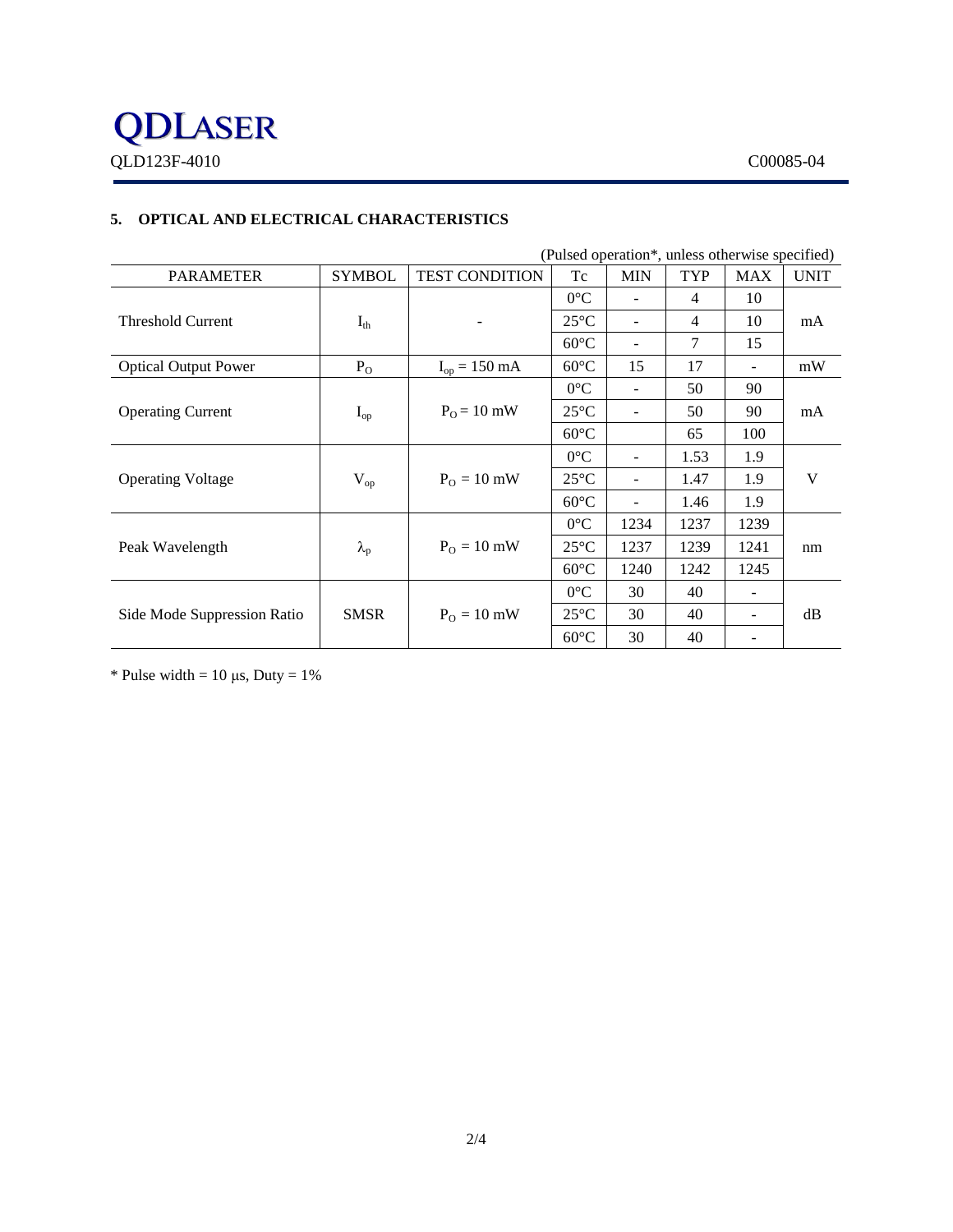

#### **6. OUTLINE DRAWINGS**